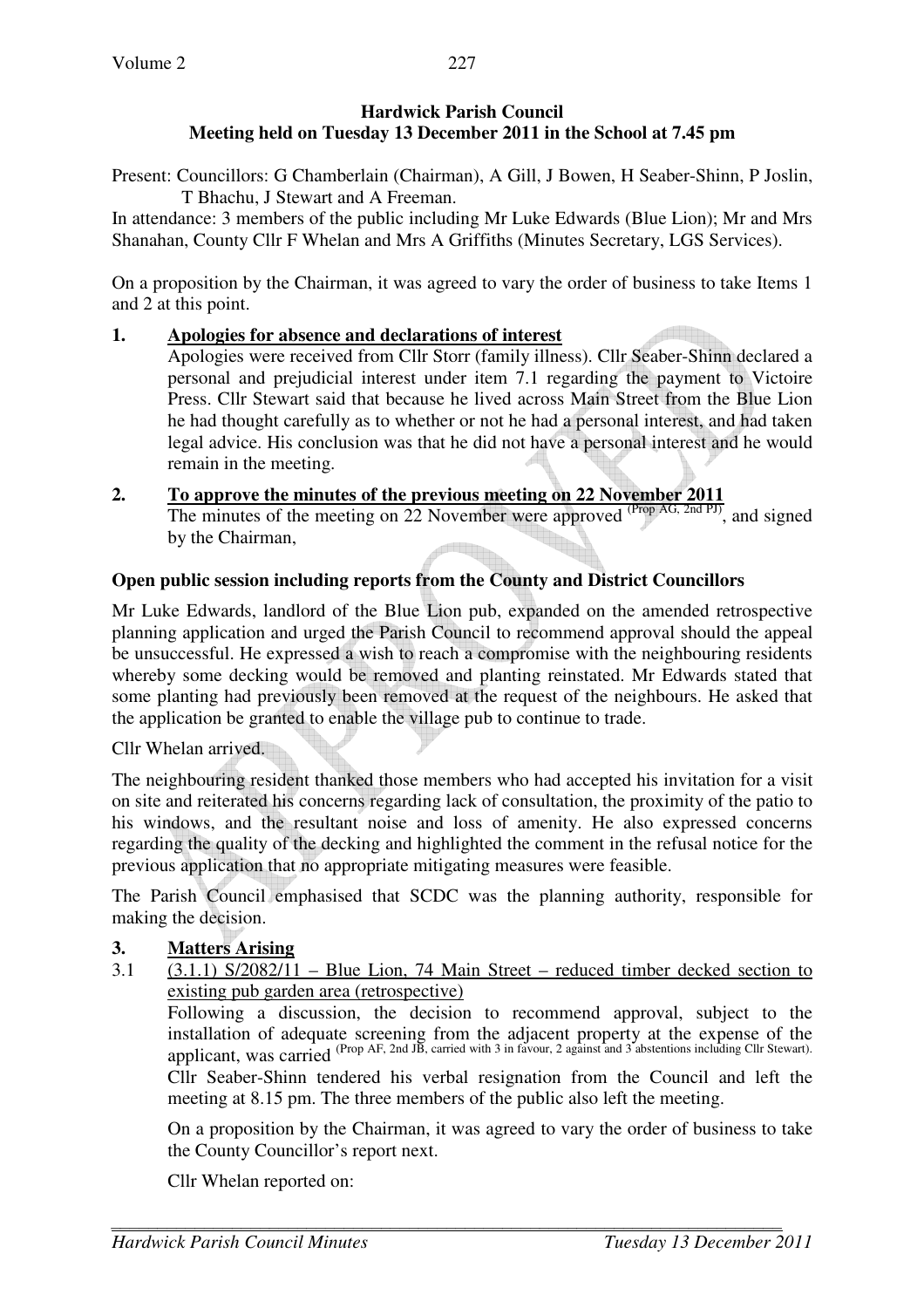- The approval of the Hardwick Primary School expansion application.
- The A14 Challenge consultation.
- The minor highways improvements application deadline has been extended until 1 February.
- The CCC 2012-13 budget and the possibility of borrowing for projects.

Cllr Whelan was thanked for her report and left the meeting at 8.22 pm.

3.2  $(5.1.2)$  S2201/11 – 16 Ashmead Drive – garage conversion and extension It was unanimously agreed <sup>(Prop JB, 2nd PJ)</sup> to recommend approval.

### 3.3 (3.3) Dog bin in Ellison Lane/Worcester Avenue

It was agreed  $(Prop \, PI, 2nd \, JS)$  to proceed with the purchase of the bin at a cost of £62.00 and to accept the estimate from Ian Lawson of approximately £40 for installation, plus the costs of emptying by SCDC of £2.50 per week. It was noted that SCDC had reduced their cost from £4 per week.

3.4 (3.4) Millennium Way bridge repairs

It was noted that AK and JF Farms had withdrawn their quotation. It was unanimously agreed  $^{(Prop\ Pl, 2nd\ AF)}$  to accept the quotation of £331 plus VAT from CGM (Cambridge) Ltd repair the bridge. The contractor is to be asked to contact Cllr Joslin prior to the commencement of the work so that she may attend.

3.5 (7.2) Egremont Road play equipment repairs The acceptance of the quotation from Reids Playground Maintenance for £160 plus VAT for urgent repairs as an emergency action, was noted.

#### 3.6 (3.2) Willow tree near 1 Laxton Avenue

It was unanimously agreed  $(Prop \t{P1, 2nd \t{AG})}$  to accept the quotation from Town and Country Tree Surgery in the sum of £120 plus VAT and to update the minutes of 22 November to reflect this.

The Clerk's report was noted.

#### **4. Correspondence/communications received**

4.1 St Mary's Church PCC – request to erect notice board

 The request from the PCC was considered. Concerns were expressed about the proliferation of street furniture in the area and it was agreed to reply enquiring whether it might be possible for the notice board to be positioned under the lych gate, which would protect it from the elements.

- 4.2 CCC Local Minor Highway Improvements scheme It was agreed to place a request for suggestions on the website and carry this item forward to the next meeting in the light of the extension of the deadline to 1 February.
- 4.3 Veolia Water Draft Drought Management Plan consultation Members are to respond to the consultation via the website.

#### **5. Planning applications and decision notices**

- 5.1 Planning applications received since the last meeting
- 5.1.1 S/2428/11 35 Cambridge Road Erection of new main roof over existing ground floor including an increase in ridge height, insertion of roof windows and a flue in the new roof and the erection of a porch to the front of the property It was unanimously agreed <sup>(Prop PJ, 2nd AG)</sup> to recommend approval.
- 5.1.2  $S/2413/11 2$  Limes Road NMA to application  $S/1746/11$  to increase size of windows

It was unanimously agreed <sup>(Prop JS, 2nd AF)</sup> to recommend approval.